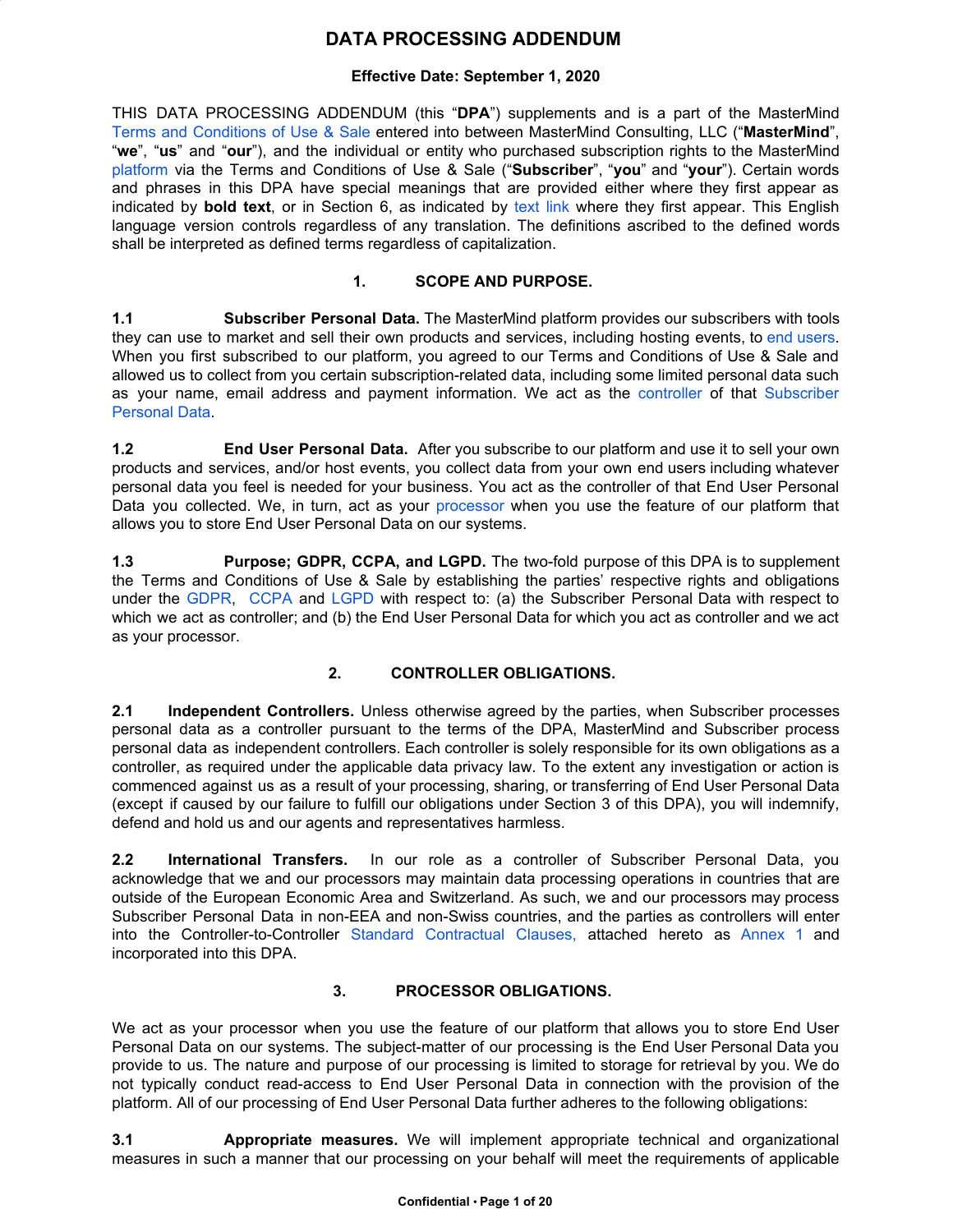law.

**3.2 Appointment of Subprocessors.** You agree that we may appoint [subprocessors](#page-2-9) to assist with providing our products and services, including without limitation processing Subscriber Personal Data. We will maintain an updated list of the names and location of all subprocessors used for processing Subscriber Personal Data under this DPA [here](https://app.mastermind.com/legal/subprocessors) and hereby incorporated into this DPA by reference. We will update the list [here](https://app.mastermind.com/legal/subprocessors) of any subprocessor to be appointed or replaced at leas 30 days prior to the commencement date of which the subprocessor will begin processing Subscriber Personal Data. In the event you object to a new subprocessor in accordance with the terms of this DPA, you must immediately provide your objection to us in writing. In such event, we will allow you to terminate the Terms and Conditions of Use & Sale immediately.

**3.3 Processing Obligations.** In our role as a processor of End User Personal Data, we specifically will:

(a) process End User Personal Data only on your documented lawful instructions including with regard to transfers to a third country or an international organization, unless our actions are required by applicable law to which we are subject; in such a case we will inform your before processing, unless prohibited by that law;

(b) ensure that persons authorized to process the personal data have committed themselves to confidentiality or are under an appropriate statutory obligation of confidentiality;

(c) take all measures required under GDPR Article 32;

(d) respects the conditions referred to in Sections 4.2 and 4.4 for engaging another processor;

(e) taking into account the nature of the processing, assist you by appropriate technical and organizational measures, insofar as possible, in fulfilling your obligation to respond to requests for exercising the data [subject](#page-2-10)'s rights under applicable law;

(f) assist you in ensuring compliance with your obligations under GDPR Articles 32 to 36, taking into account the nature of processing and the information available to us;

(g) at your election, delete or return all End User Personal Data to you at end of our relationship under the Subscriber Terms of Service, and delete existing copies unless applicable law requires storage of the personal data; and

(h) make available to you all information necessary to demonstrate our compliance with this DPA and allow for and contribute to audits, including inspections, conducted by you or another auditor mandated by you.

We will immediately inform you if, in our opinion, an instruction you gave us violates the GDPR.

**3.4 Subprocessors.** If we engage a subprocessor to carry out specific processing activities on your behalf, the same obligations in this DPA will be imposed on that other processor by way of a contract or other legal act under EU or Member State law, in particular providing sufficient guarantees to implement appropriate technical and organizational measures in such a manner that the processing will meet the requirements of the GDPR. If the subprocessor breaches those obligations, we will be responsible to you.

**3.5 End User Requests.** We will, to the extent legally permitted, promptly notify you if an End User seeks to exercise its data subject access and related rights under applicable law through us instead of you, and we will reasonably cooperate with you to fulfill your obligations provided that you are responsible for any reasonable costs arising therefrom.

**3.6 Breach Notification.** We will notify you without undue delay after becoming aware that there has been a breach of the security of our systems leading to the accidental or unlawful destruction, loss, alteration, unauthorized disclosure of, or access to the End User Personal Data transmitted, stored or otherwise processed by us. Such notification will include that information a processor must provide to a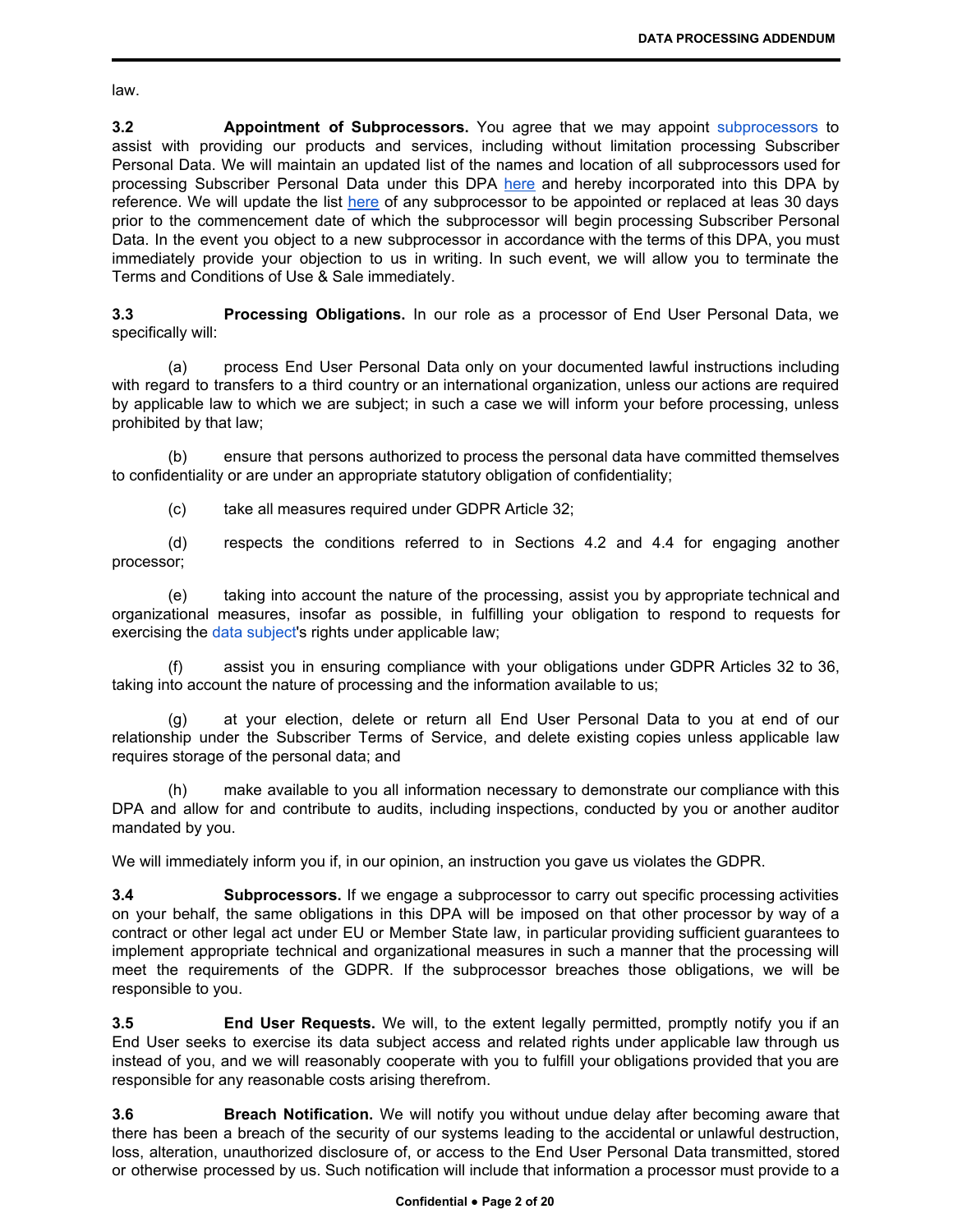controller under GDPR Article 33(3) to the extent such information is reasonably available to MasterMind.

**3.7 International Transfers.** When you store End User Personal Data on our systems, it is automatically transferred outside of both your home jurisdiction and the overall European Economic Area to the United States. Where we process or permit our subprocessor to process End User Personal Data outside of the EEA, we will comply with the requirements of the Controller-to-Processor Standard Contractual Clauses, attached hereto as [Annex](#page-11-0) 2 and incorporated into this DPA.

**3.8 Personal Data Use.** In our role as a processor, we will not sell, retain, use or disclose End User Personal Data for any purpose other than for the specific purposes for providing the services, as set forth in this DPA and the other applicable terms.

## **4. PRECEDENCE; BINDING CONTRACT.**

Conflicts between the Terms and Conditions of Use & Sale and/or our general Privacy Statement on the one hand, and this DPA on the other hand, with respect to a party's rights or obligations governing, related to, or arising out of Subscriber Personal Data and End User Personal Data shall be resolved in favor of this DPA. By continuing to use the platform following the [Effective](#page-0-0) Date of this DPA, Subscriber will have affirmatively manifested its intent to be bound to the terms and subject to the conditions of this DPA.

## <span id="page-2-1"></span>**5. GLOSSARY; INTERPRETATION.**

<span id="page-2-7"></span>"**CCPA**" means the California Consumer Privacy Act and its implementing regulations, as each are amended from time to time.

<span id="page-2-0"></span>"**Platform**" means the MasterMind platform owned and operated by MasterMind Consulting, LLC and described [here](#page-0-1).

<span id="page-2-3"></span>"**Controller**" has the meaning given to it in the GDPR except that, for purposes of the CCPA, that term and its meaning are, wherever used in this DPA, substituted with the term "**Business**" as defined in the CCPA.

<span id="page-2-10"></span>"**Data Subject**" has the meaning given to it in the GDPR except that, for purposes of the CCPA, that term and its meaning are, wherever used in this DPA, substituted with the term "**Consumer**" as defined in the CCPA.

<span id="page-2-2"></span>"**End User**" means any natural person from whom you collect personal data including visitors to your web sites and the actual and prospective customers of your goods and services.

"**End User Personal Data**" means certain personal data you collect from the prospective and actual customers of the goods and services you promote using web sites created with our platform.

<span id="page-2-6"></span>"**GDPR**" means Regulation (EU) 2016/679 of the European Parliament and of the Council of 27 April 2016 and all national legislation implementing or supplementing it, as the foregoing are amended from time to time.

<span id="page-2-8"></span>"**LGPD**" means the Brazilian General [Protection](https://iapp.org/media/pdf/resource_center/Brazilian_General_Data_Protection_Law.pdf) [Law](https://iapp.org/media/pdf/resource_center/Brazilian_General_Data_Protection_Law.pdf).

"**Personal data**" has the meaning given to it in the GDPR except that, for purposes of the CCPA, that term and its meaning are, wherever used in this DPA, substituted with the term "**Personal information**" as defined in the CCPA.

"**Process**"/"**Processing**" has the meaning given to it in the GDPR with substantially the same meaning under the CCPA.

<span id="page-2-5"></span>"**Processor**" has the meaning given to it in the GDPR except that, for purposes of the CCPA, that term and its meaning are, wherever used in this DPA, substituted with the term "**Service provider**" as defined in the CCPA.

**"Sell**" has the meaning given to it in the CCPA.

<span id="page-2-4"></span>"**Subscriber Personal Data**" means certain personal data we collect from you and your workforce when you subscribe to our Platform specifically described [here](#page-2-4).

<span id="page-2-9"></span>**"Subprocessor(s)"** means any third party processor engaged by processor, including entities and affiliates of processor, who receive personal data from processor for processing on behalf of controller and in accordance with controller's instructions (as communicated by processor) and the terms of its written subcontract.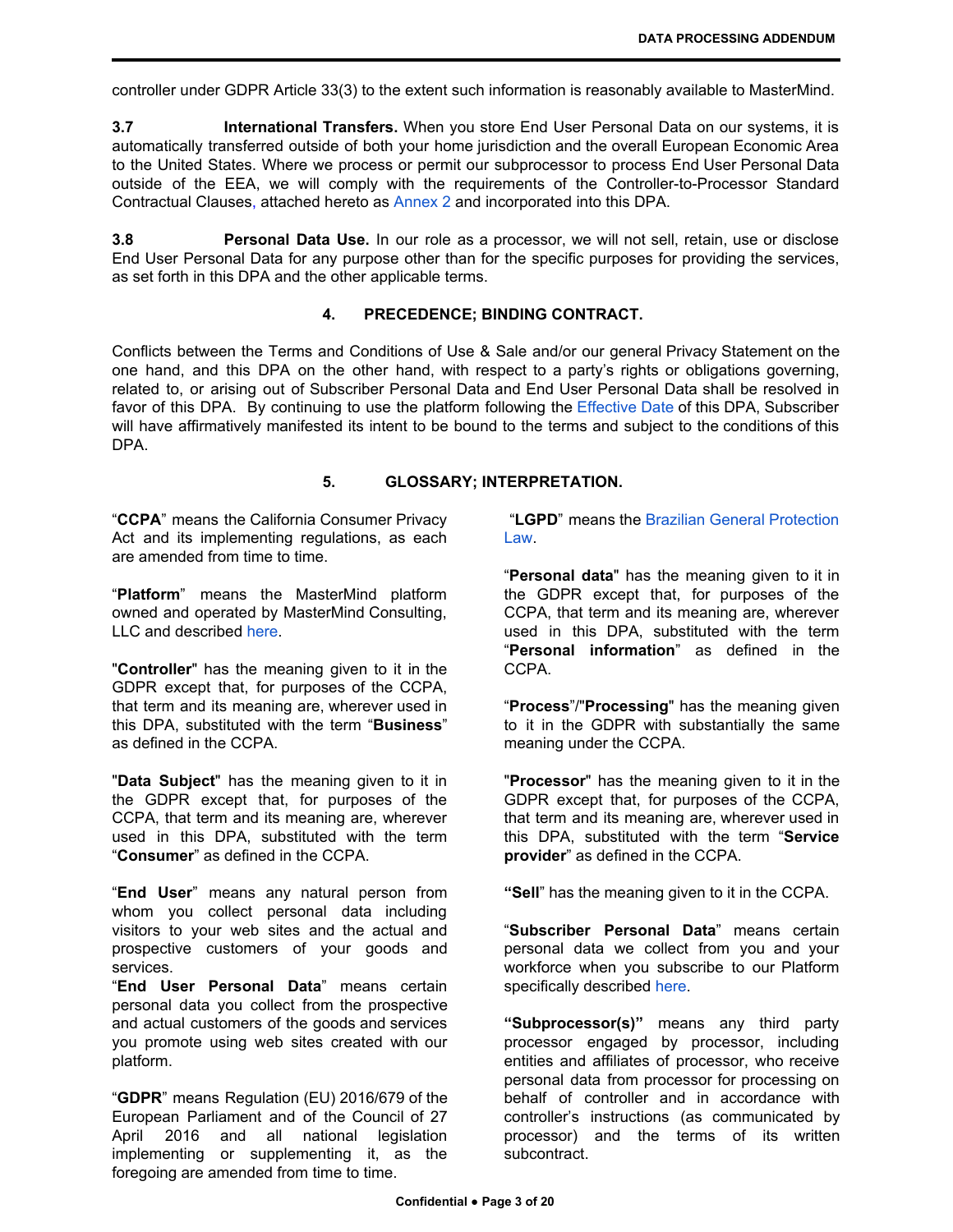<span id="page-3-1"></span>"**Standard Contractual Clauses**" means the Standard Contractual Clauses contained in the European Commission's decision 2004/915/EC of 27 December 2004 amending Decision 2001/497/EC as regards the introduction of an alternative set of standard contractual clauses for the transfer of personal data to third countries and 2010/87/EU of 5 February 2010 on Standard Contractual Clauses for the transfer of personal data to processors established in third countries which do not ensure an adequate level of protection. The Standard Contractual Clauses are incorporated into this Addendum. In the event of any conflict or inconsistency between this Addendum and the Standard Contractual Clauses, the Standard Contractual Clauses should prevail. See [https://ec.europa.eu/info/law/law-topic/data-prote](https://ec.europa.eu/info/law/law-topic/data-protection/international-dimension-data-protection/standard-contractual-clauses-scc_en) [ction/international-dimension-data-protection/sta](https://ec.europa.eu/info/law/law-topic/data-protection/international-dimension-data-protection/standard-contractual-clauses-scc_en) [ndard-contractual-clauses-scc\\_en](https://ec.europa.eu/info/law/law-topic/data-protection/international-dimension-data-protection/standard-contractual-clauses-scc_en) for current information on clauses. See also Annex 1 & 2, which are hereby incorporated into this DPA by reference.

<span id="page-3-0"></span>"**Terms and Conditions of Use & Sale"** means the MasterMind Terms and Conditions of Use & Sale Service found [here.](https://app.mastermind.com/legal/terms_of_service)

# **END OF DATA PROCESSING ADDENDUM**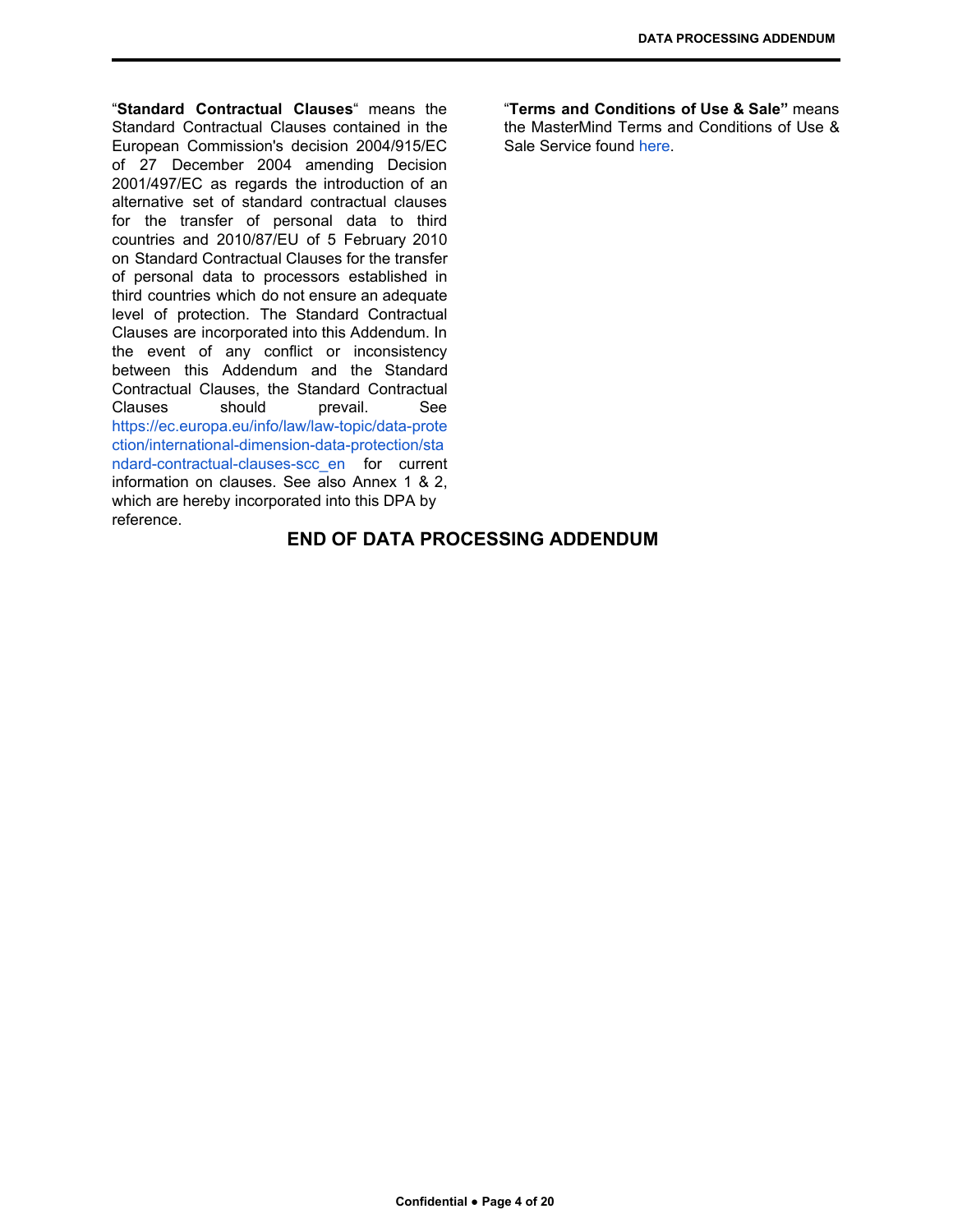## <span id="page-4-0"></span>**ANNEX 1**

#### **Standard Contractual Clauses (Controller)**

For the purposes of Article 26(2) of Directive 95/46/EC for the transfer of personal data to processors established in third countries which do not ensure an adequate level of data protection

## The entity identified as "Subscriber", "you" and "your" in the DPA (the **"data exporter"**)

and

MasterMind Consulting, LLC 3443 W Bavaria St. Eagle, ID 83616 (the "**data importer**")

each a "party"; together "the parties"

HAVE AGREED on the following Contractual Clauses (the Clauses) in order to adduce adequate safeguards with respect to the protection of privacy and fundamental rights and freedoms of individuals for the transfer by the data exporter to the data importer of the personal data specified in Appendix 1.

#### **Definitions**

For the purposes of the clauses:

**(a)** "personal data", "special categories of data/sensitive data", "process/processing", "controller", "processor", "data subject" and "supervisory authority/authority" shall have the same meaning as in Directive 95/46/EC of 24 October 1995 (whereby "the authority" shall mean the competent data protection authority in the territory in which the data exporter is established)

**(b)** "the data exporter" shall mean the controller who transfers the personal data;

**(c)** "the data importer" shall mean the controller who agrees to receive from the data exporter personal data for further processing in accordance with the terms of these clauses and who is not subject to a third country's system ensuring adequate protection;

**(d)** "clauses" shall mean these contractual clauses, which are a free-standing document that does not incorporate commercial business terms established by the parties under separate commercial arrangements.

The details of the transfer (as well as the personal data covered) are specified in Annex B, which forms an integral part of the clauses

## **Clause 1**

#### **Obligations of the data exporter**

The data exporter warrants and undertakes that:

**(a)** The personal data have been collected, processed and transferred in accordance with the laws applicable to the data exporter.

**(b)** It has used reasonable efforts to determine that the data importer is able to satisfy its legal obligations under these clauses.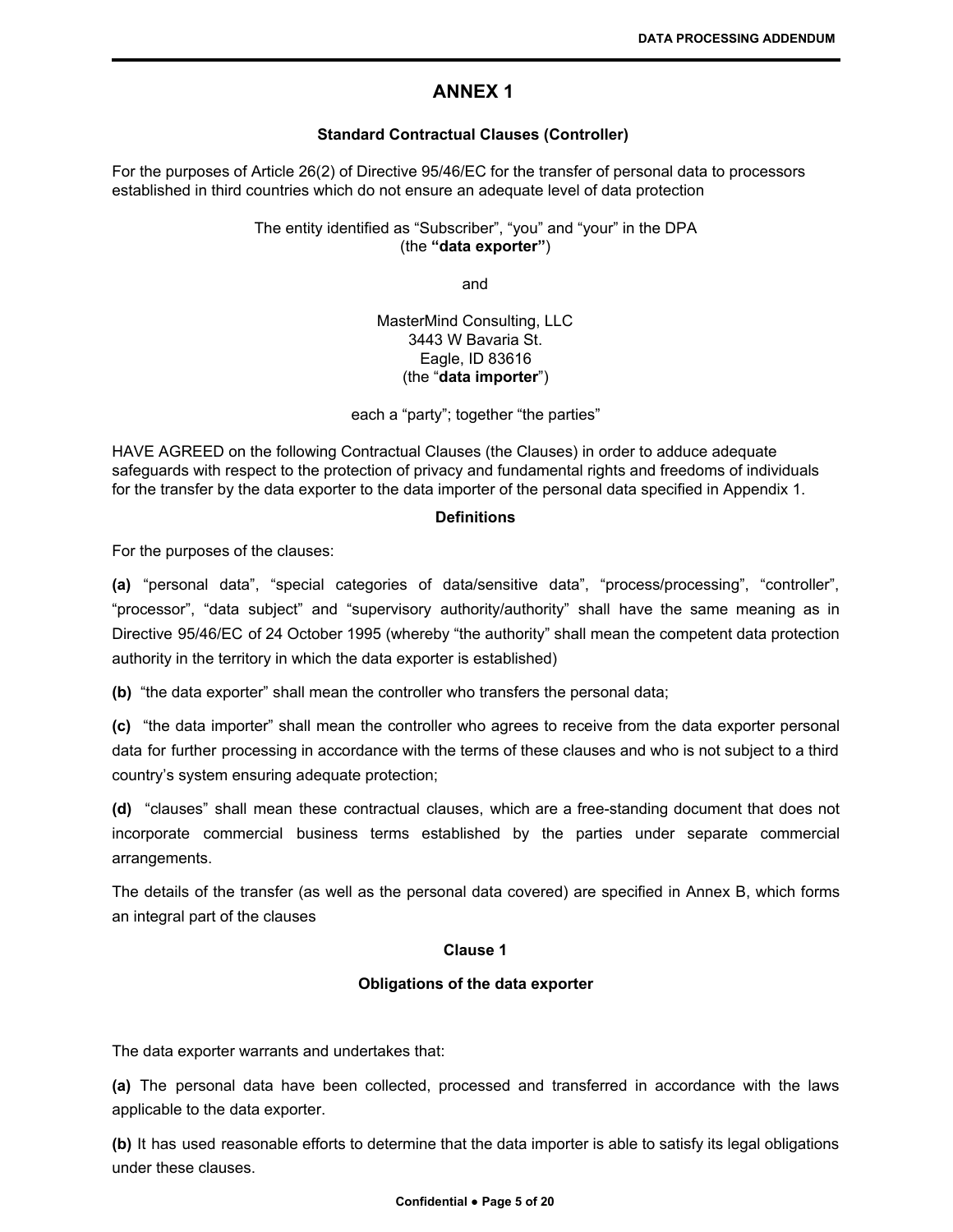**(c)** It will provide the data importer, when so requested, with copies of relevant data protection laws or references to them (where relevant, and not including legal advice) of the country in which the data exporter is established.

**(d)** It will respond to enquiries from data subjects and the authority concerning processing of the personal data by the data importer, unless the parties have agreed that the data importer will so respond, in which case the data exporter will still respond to the extent reasonably possible and with the information reasonably available to it if the data importer is unwilling or unable to respond. Responses will be made within a reasonable time.

**(e)** It will make available, upon request, a copy of the clauses to data subjects who are third party beneficiaries under clause III, unless the clauses contain confidential information, in which case it may remove such information. Where information is removed, the data exporter shall inform data subjects in writing of the reason for removal and of their right to draw the removal to the attention of the authority. However, the data exporter shall abide by a decision of the authority regarding access to the full text of the clauses by data subjects, as long as data subjects have agreed to respect the confidentiality of the confidential information removed. The data exporter shall also provide a copy of the clauses to the authority where required.

#### **Clause 2**

## **Obligations of the data importer**

The data importer warrants and undertakes that:

**(a)** It will have in place appropriate technical and organisational measures to protect the personal data against accidental or unlawful destruction or accidental loss, alteration, unauthorised disclosure or access, and which provide a level of security appropriate to the risk represented by the processing and the nature of the data to be protected.

**(b)** It will have in place procedures so that any third party it authorises to have access to the personal data, including processors, will respect and maintain the confidentiality and security of the personal data. Any person acting under the authority of the data importer, including a data processor, shall be obligated to process the personal data only on instructions from the data importer. This provision does not apply to persons authorised or required by law or regulation to have access to the personal data.

**(c)** It has no reason to believe, at the time of entering into these clauses, in the existence of any local laws that would have a substantial adverse effect on the guarantees provided for under these clauses, and it will inform the data exporter (which will pass such notification on to the authority where required) if it becomes aware of any such laws.

**(d)** It will process the personal data for purposes described in Annex B, and has the legal authority to give the warranties and fulfil the undertakings set out in these clauses.

**(e)** It will identify to the data exporter a contact point within its organisation authorised to respond to enquiries concerning processing of the personal data, and will cooperate in good faith with the data exporter, the data subject and the authority concerning all such enquiries within a reasonable time. In case of legal dissolution of the data exporter, or if the parties have so agreed, the data importer will assume responsibility for compliance with the provisions of clause I(e).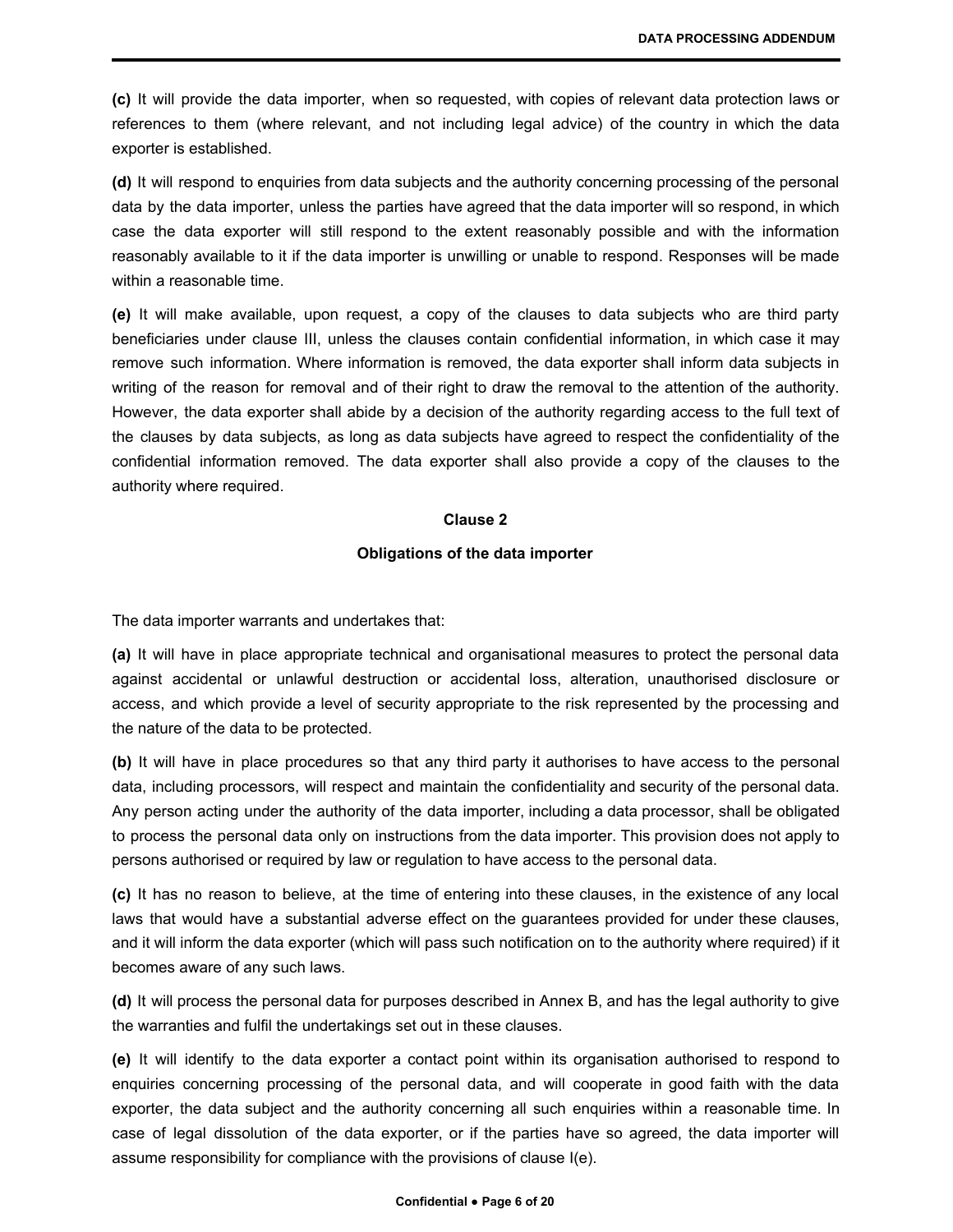**(f)** At the request of the data exporter, it will provide the data exporter with evidence of financial resources sufficient to fulfil its responsibilities under clause III (which may include insurance coverage).

**(g)** Upon reasonable request of the data exporter, it will submit its data processing facilities, data files and documentation needed for processing to reviewing, auditing and/or certifying by the data exporter (or any independent or impartial inspection agents or auditors, selected by the data exporter and not reasonably objected to by the data importer) to ascertain compliance with the warranties and undertakings in these clauses, with reasonable notice and during regular business hours. The request will be subject to any necessary consent or approval from a regulatory or supervisory authority within the country of the data importer, which consent or approval the data importer will attempt to obtain in a timely fashion.

**(h)** It will process the personal data, at its option, in accordance with the data processing principles set forth in Annex A.

**(i)** It will not disclose or transfer the personal data to a third party data controller located outside the European Economic Area (EEA) unless it notifies the data exporter about the transfer and

**(i)** the third party data controller processes the personal data in accordance with a Commission decision finding that a third country provides adequate protection, or

**(ii)** the third party data controller becomes a signatory to these clauses or another data transfer agreement approved by a competent authority in the EU, or

**(iii)** data subjects have been given the opportunity to object, after having been informed of the purposes of the transfer, the categories of recipients and the fact that the countries to which data is exported may have different data protection standards, or

**(iv)** with regard to onward transfers of sensitive data, data subjects have given their unambiguous consent to the onward transfer

## **Clause 3**

## **Liability and this party rights**

**(a)** Each party shall be liable to the other parties for damages it causes by any breach of these clauses. Liability as between the parties is limited to actual damage suffered. Punitive damages (i.e. damages intended to punish a party for its outrageous conduct) are specifically excluded. Each party shall be liable to data subjects for damages it causes by any breach of third party rights under these clauses. This does not affect the liability of the data exporter under its data protection law.

**(b)** The parties agree that a data subject shall have the right to enforce as a third party beneficiary this clause and clauses  $1(b)$ ,  $1(d)$ ,  $1(e)$ ,  $2(a)$ ,  $2(c)$ ,  $2(d)$ ,  $2(e)$ ,  $2(h)$ ,  $2(i)$ ,  $3(a)$ ,  $5$ ,  $6(d)$  and 7 against the data importer or the data exporter, for their respective breach of their contractual obligations, with regard to his personal data, and accept jurisdiction for this purpose in the data exporter's country of establishment. In cases involving allegations of breach by the data importer, the data subject must first request the data exporter to take appropriate action to enforce his rights against the data importer; if the data exporter does not take such action within a reasonable period (which under normal circumstances would be one month), the data subject may then enforce his rights against the data importer directly. A data subject is entitled to proceed directly against a data exporter that has failed to use reasonable efforts to determine that the data importer is able to satisfy its legal obligations under these clauses (the data exporter shall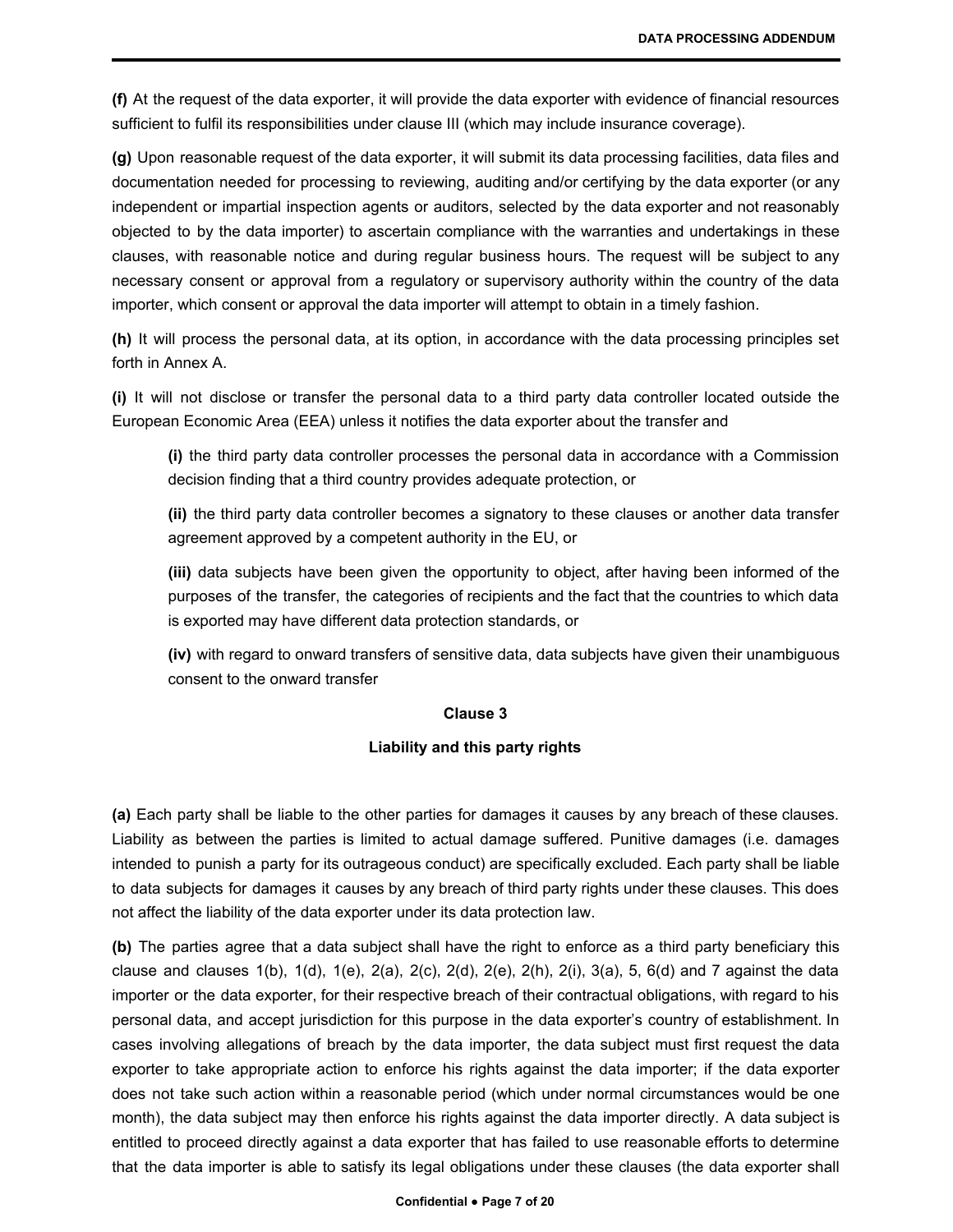have the burden to prove that it took reasonable efforts).

## **Clause 4**

## **Law applicable to the clauses**

These clauses shall be governed by the law of the country in which the data exporter is established, with the exception of the laws and regulations relating to processing of the personal data by the data importer under clause II(h), which shall apply only if so selected by the data importer under that clause.

## **Clause 5**

## **Resolution of disputes with data subjects or the authority**

- **(a)** In the event of a dispute or claim brought by a data subject or the authority concerning the processing of the personal data against either or both of the parties, the parties will inform each other about any such disputes or claims, and will cooperate with a view to settling them amicably in a timely fashion.
- **(b)** The parties agree to respond to any generally available non-binding mediation procedure initiated by a data subject or by the authority. If they do participate in the proceedings, the parties may elect to do so remotely (such as by telephone or other electronic means). The parties also agree to consider participating in any other arbitration, mediation or other dispute resolution proceedings developed for data protection disputes.
- **(c)** Each party shall abide by a decision of a competent court of the data exporter's country of establishment or of the authority which is final and against which no further appeal is possible.

## **Clause 6**

## **Termination**

**(a)** In the event that the data importer is in breach of its obligations under these clauses, then the data exporter may temporarily suspend the transfer of personal data to the data importer until the breach is repaired or the contract is terminated.

**(b)** In the event that:

**(i)** the transfer of personal data to the data importer has been temporarily suspended by the data exporter for longer than one month pursuant to paragraph (a);

**(ii)** compliance by the data importer with these clauses would put it in breach of its legal or regulatory obligations in the country of import;

**(iii)** the data importer is in substantial or persistent breach of any warranties or undertakings given by it under these clauses;

**(iv)** a final decision against which no further appeal is possible of a competent court of the data exporter's country of establishment or of the authority rules that there has been a breach of the clauses by the data importer or the data exporter; or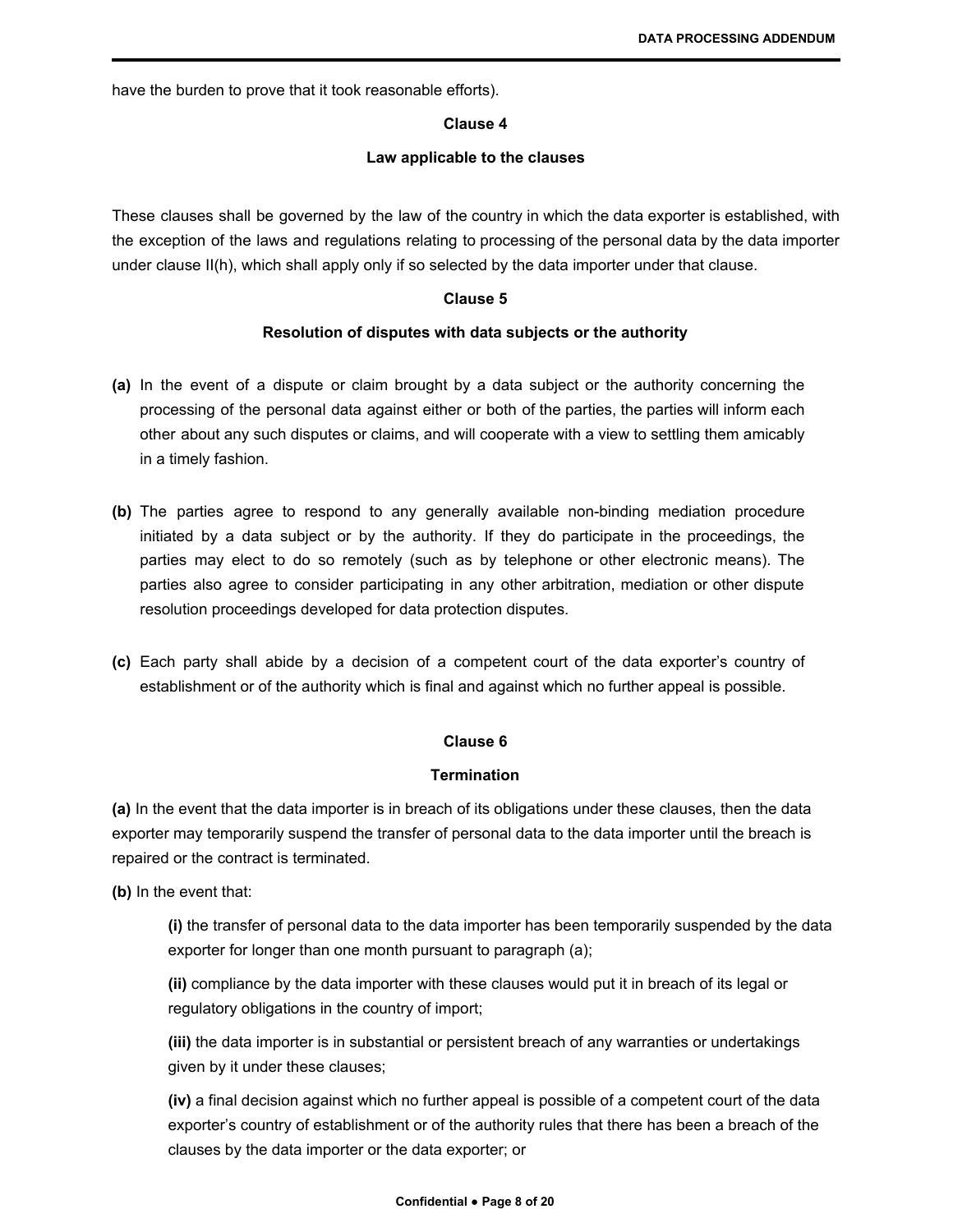**(v)** a petition is presented for the administration or winding up of the data importer, whether in its personal or business capacity, which petition is not dismissed within the applicable period for such dismissal under applicable law; a winding up order is made; a receiver is appointed over any of its assets; a trustee in bankruptcy is appointed, if the data importer is an individual; a company voluntary arrangement is commenced by it; or any equivalent event in any jurisdiction occurs

then the data exporter, without prejudice to any other rights which it may have against the data importer, shall be entitled to terminate these clauses, in which case the authority shall be informed where required. In cases covered by (i), (ii), or (iv) above the data importer may also terminate these clauses.

**(c)** Either party may terminate these clauses if (i) any Commission positive adequacy decision under Article 25(6) of Directive 95/46/EC (or any superseding text) is issued in relation to the country (or a sector thereof) to which the data is transferred and processed by the data importer, or (ii) Directive 95/46/EC (or any superseding text) becomes directly applicable in such country.

**(d)** The parties agree that the termination of these clauses at any time, in any circumstances and for whatever reason (except for termination under clause 6(c)) does not exempt them from the obligations and/or conditions under the clauses as regards the processing of the personal data transferred.

#### **Clause 7**

#### **Variation of these clauses**

The parties may not modify these clauses except to update any information in Annex B, in which case they will inform the authority where required. This does not preclude the parties from adding additional commercial clauses where required.

## **Clause 8**

## **Description of the Transfer**

The details of the transfer and of the personal data are specified in Annex B. The parties agree that Annex B may contain confidential business information which they will not disclose to third parties, except as required by law or in response to a competent regulatory or government agency, or as required under clause 1(e). The parties may execute additional annexes to cover additional transfers, which will be submitted to the authority where required. Annex B may, in the alternative, be drafted to cover multiple transfers.

## **Dated: September 1, 2020**

#### **APPENDIX A**

**Confidential ● Page 9 of 20**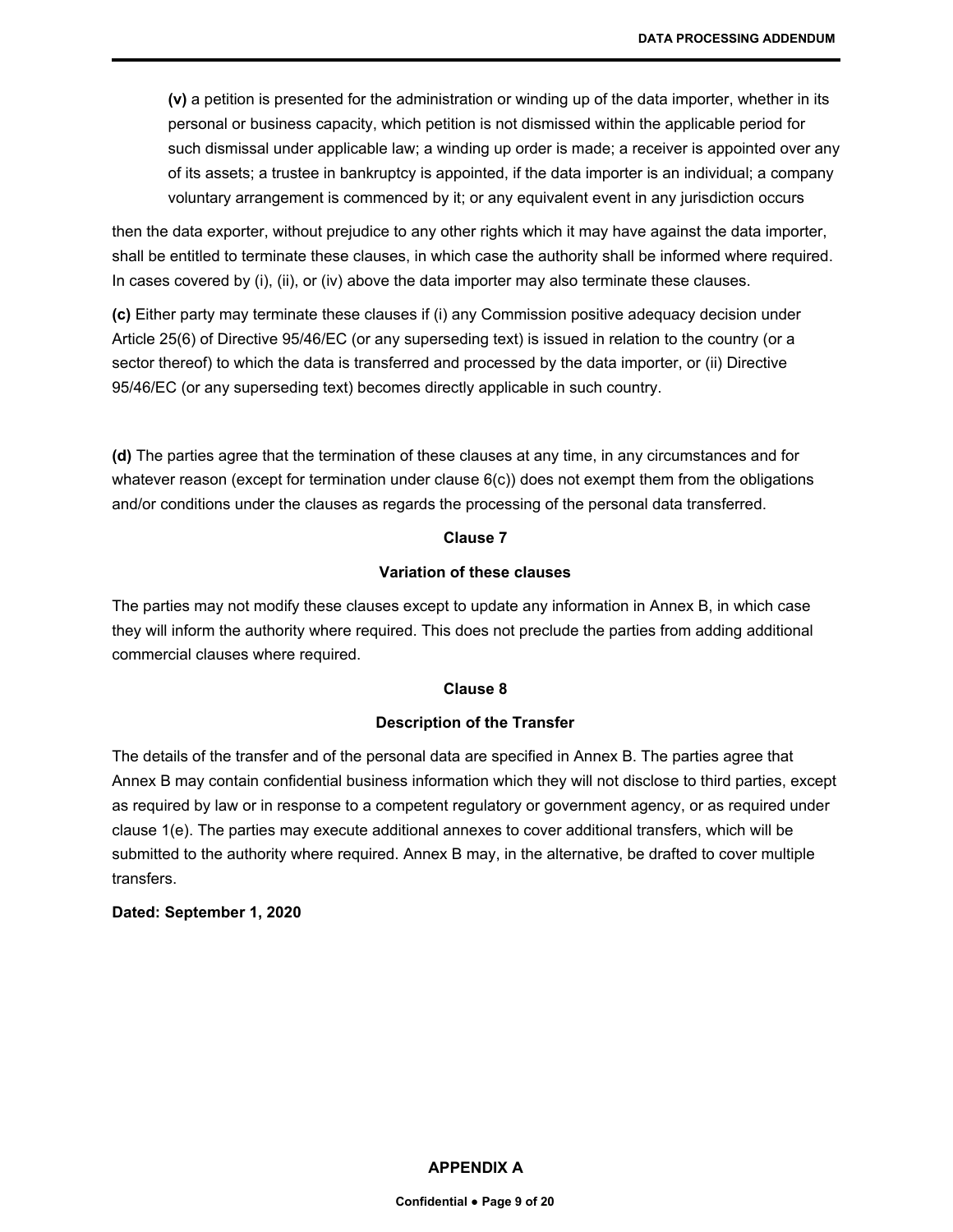## **DATA PROCESSING PRINCIPLES**

1. Purpose limitation: Personal data may be processed and subsequently used or further communicated only for purposes described in Annex B or subsequently authorised by the data subject.

2. Data quality and proportionality: Personal data must be accurate and, where necessary, kept up to date. The personal data must be adequate, relevant and not excessive in relation to the purposes for which they are transferred and further processed.

3. Transparency: Data subjects must be provided with information necessary to ensure fair processing (such as information about the purposes of processing and about the transfer), unless such information has already been given by the data exporter.

4. Security and confidentiality: Technical and organisational security measures must be taken by the data controller that are appropriate to the risks, such as against accidental or unlawful destruction or accidental loss, alteration, unauthorised disclosure or access, presented by the processing. Any person acting under the authority of the data controller, including a processor, must not process the data except on instructions from the data controller.

5. Rights of access, rectification, deletion and objection: As provided in Article 12 of Directive 95/46/EC, data subjects must, whether directly or via a third party, be provided with the personal information about them that an organisation holds, except for requests which are manifestly abusive, based on unreasonable intervals or their number or repetitive or systematic nature, or for which access need not be granted under the law of the country of the data exporter. Provided that the authority has given its prior approval, access need also not be granted when doing so would be likely to seriously harm the interests of the data importer or other organisations dealing with the data importer and such interests are not overridden by the interests for fundamental rights and freedoms of the data subject. The sources of the personal data need not be identified when this is not possible by reasonable efforts, or where the rights of persons other than the individual would be violated. Data subjects must be able to have the personal information about them rectified, amended, or deleted where it is inaccurate or processed against these principles. If there are compelling grounds to doubt the legitimacy of the request, the organisation may require further justifications before proceeding to rectification, amendment or deletion. Notification of any rectification, amendment or deletion to third parties to whom the data have been disclosed need not be made when this involves a disproportionate effort. A data subject must also be able to object to the processing of the personal data relating to him if there are compelling legitimate grounds relating to his particular situation. The burden of proof for any refusal rests on the data importer, and the data subject may always challenge a refusal before the authority.

6. Sensitive data: The data importer shall take such additional measures (e.g. relating to security) as are necessary to protect such sensitive data in accordance with its obligations under clause II.

7. Data used for marketing purposes: Where data are processed for the purposes of direct marketing, effective procedures should exist allowing the data subject at any time to "opt-out" from having his data used for such purposes.

8. Automated decisions: For purposes hereof "automated decision" shall mean a decision by the data exporter or the data importer which produces legal effects concerning a data subject or significantly affects a data subject and which is based solely on automated processing of personal data intended to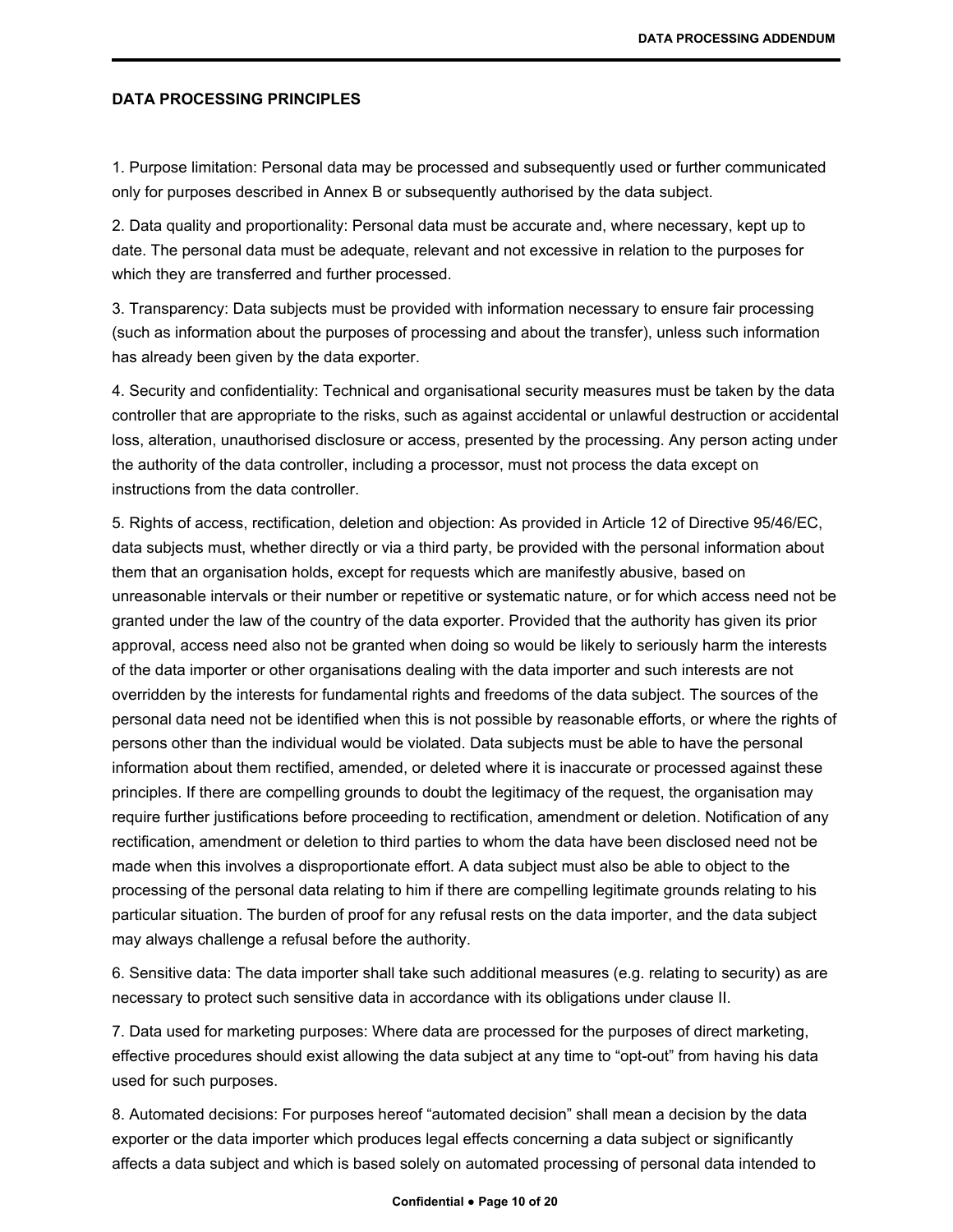evaluate certain personal aspects relating to him, such as his performance at work, creditworthiness, reliability, conduct, etc. The data importer shall not make any automated decisions concerning data subjects, except when:

(a)

(i) such decisions are made by the data importer in entering into or performing a contract with the data subject, and

(ii) (the data subject is given an opportunity to discuss the results of a relevant automated decision with a representative of the parties making such decision or otherwise to make representations to that parties.

or

(b) where otherwise provided by the law of the data exporter.

## **APPENDIX B**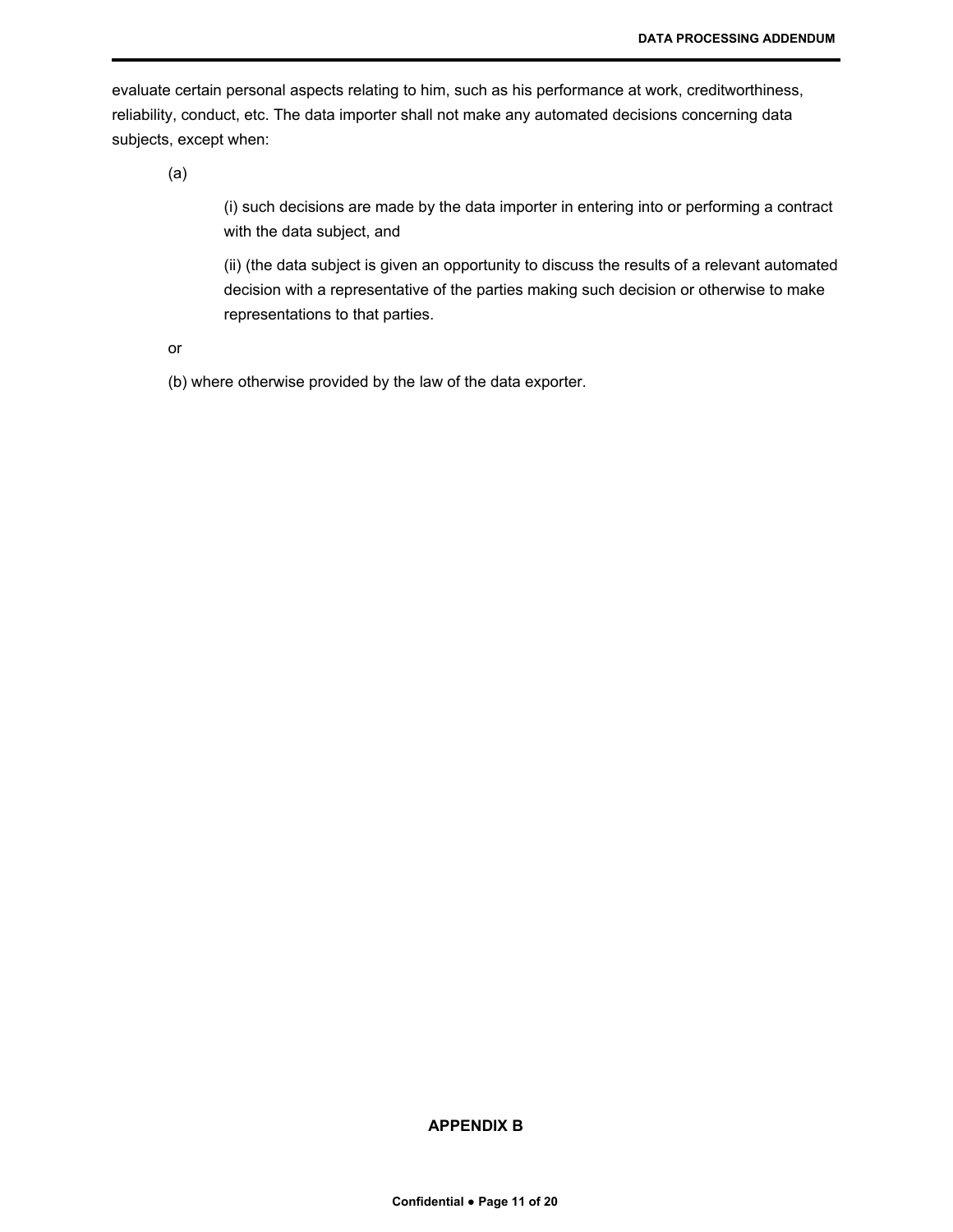#### **Data Subjects**

The personal data transferred concern the following categories of data subjects:

The visitors to, and users of, our online and mobile resources; our customers; current members of our workforce and those who apply for posted jobs; and third party vendors and business partners.

#### **Purposes of the transfer(s)**

The transfer is made for the following purposes:

To perform the services as outlined in the MasterMind Terms and [Conditions.](https://app.mastermind.com/legal/terms_of_service)

#### **Categories of data**

The personal data transferred concern the following categories of data:

The non-personal information that's collected automatically from each visitor, such as your device operating system; and personal information that you voluntarily provide to us or that is collected automatically.

#### **Recipients**

The personal data transferred may be disclosed only to the following recipients or categories of recipients:

Information provided to MasterMind may be shared internally. Additionally, information such as a content creator's name may be shared publicly in the MasterMind Marketplace. MasterMind may also share data with it's subprocessors. A list of all subprocessors can be found [here.](https://app.mastermind.com/legal/subprocessors)

## <span id="page-11-0"></span>**ANNEX 2**

**Standard Contractual Clauses (processor)**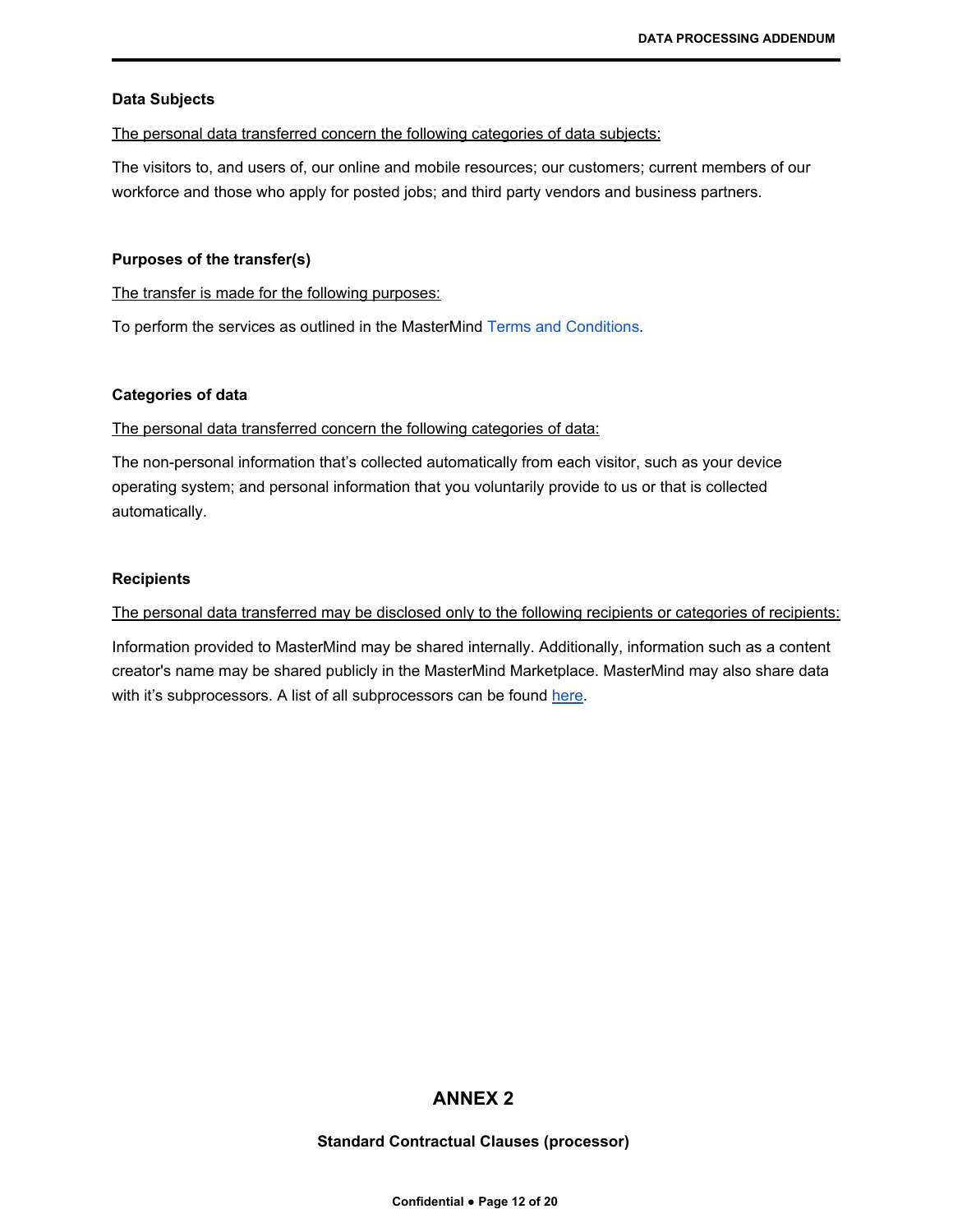For the purposes of Article 26(2) of Directive 95/46/EC for the transfer of personal data to processors established in third countries which do not ensure an adequate level of data protection

> The entity identified as "Subscriber", "you" and "your" in the DPA (the **"data exporter"**)

> > and

MasterMind Consulting, LLC 3443 W Bavaria St. Eagle, ID 83616 888-411-0243 legal@clickfunnels.com (the "**data importer**")

each a "party"; together "the parties"

HAVE AGREED on the following Contractual Clauses (the Clauses) in order to adduce adequate safeguards with respect to the protection of privacy and fundamental rights and freedoms of individuals for the transfer by the data exporter to the data importer of the personal data specified in Appendix 1.

## **Clause 1**

## **Definitions**

For the purposes of the Clauses:

**(a)** 'personal data', 'special categories of data', 'process/processing', 'controller', 'processor', 'data subject' and 'supervisory authority' shall have the same meaning as in Directive 95/46/EC of the European Parliament and of the Council of 24 October 1995 on the protection of individuals with regard to the processing of personal data and on the free movement of such data (1);

**(b)** 'the data exporter' means the controller who transfers the personal data;

**(c)** 'the data importer' means the processor who agrees to receive from the data exporter personal data intended for processing on his behalf after the transfer in accordance with his instructions and the terms of the Clauses and who is not subject to a third country's system ensuring adequate protection within the meaning of Article 25(1) of Directive 95/46/EC;

**(d)** 'the sub-processor' means any processor engaged by the data importer or by any other sub-processor of the data importer who agrees to receive from the data importer or from any other sub-processor of the data importer personal data exclusively intended for processing activities to be carried out on behalf of the data exporter after the transfer in accordance with his instructions, the terms of the Clauses and the terms of the written subcontract;

**(e)** 'the applicable data protection law' means the legislation protecting the fundamental rights and freedoms of individuals and, in particular, their right to privacy with respect to the processing of personal data applicable to a data controller in the Member State in which the data exporter is established;

**(f)** 'technical and organisational security measures' means those measures aimed at protecting personal data against accidental or unlawful destruction or accidental loss, alteration, unauthorised disclosure or access, in particular where the processing involves the transmission of data over a network, and against all other unlawful forms of processing.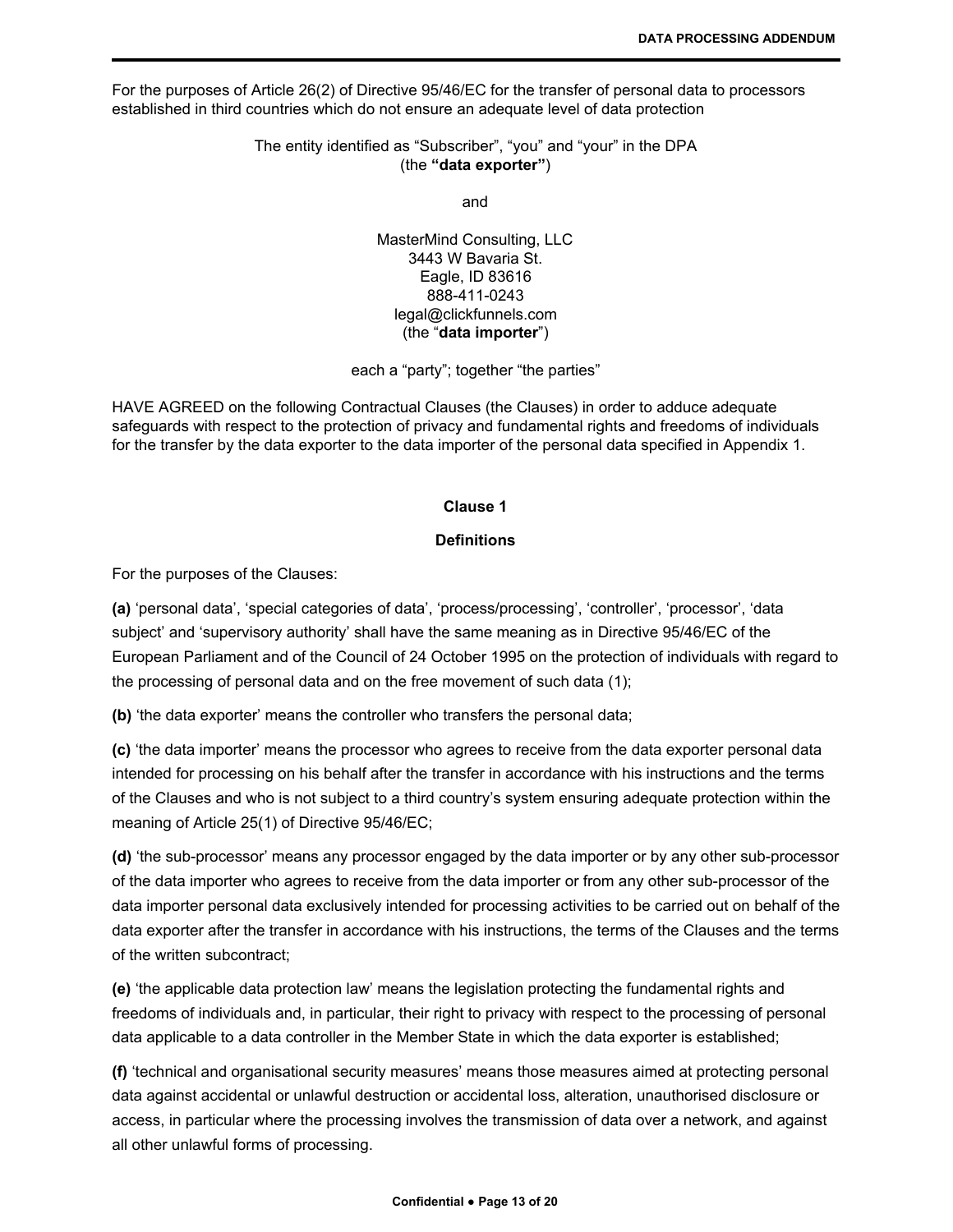#### **Clause 2**

## **Details of the transfer**

The details of the transfer and in particular the special categories of personal data where applicable are specified in Appendix 1 which forms an integral part of the

Clauses.

## **Clause 3**

#### **Third-party beneficiary clause**

**1.** The data subject can enforce against the data exporter this Clause, Clause 4(b) to (i), Clause 5(a) to (e), and (g) to (j), Clause 6(1) and (2), Clause 7, Clause 8(2), and Clauses 9 to 12 as third-party beneficiary.

**2**. The data subject can enforce against the data importer this Clause, Clause 5(a) to (e) and (g), Clause 6, Clause 7, Clause 8(2), and Clauses 9 to 12, in cases where the data exporter has factually disappeared or has ceased to exist in law unless any successor entity has assumed the entire legal obligations of the data exporter by contract or by operation of law, as a result of which it takes on the rights and obligations of the data exporter, in which case the data subject can enforce them against such entity.

**3.** The data subject can enforce against the sub-processor this Clause, Clause 5(a) to (e) and (g), Clause 6, Clause 7, Clause 8(2), and Clauses 9 to 12, in cases where both the data exporter and the data importer have factually disappeared or ceased to exist in law or have become insolvent, unless any successor entity has assumed the entire legal obligations of the data exporter by contract or by operation of law as a result of which it takes on the rights and obligations of the data exporter, in which case the data subject can enforce them against such entity. Such third-party liability of the sub-processor shall be limited to its own processing operations under the Clauses.

**4.** The parties do not object to a data subject being represented by an association or other body if the data subject so expressly wishes and if permitted by national law.

## **Clause 4**

#### **Obligations of the data exporter**

The data exporter agrees and warrants:

**(a)** that the processing, including the transfer itself, of the personal data has been and will continue to be carried out in accordance with the relevant provisions of the applicable data protection law (and, where applicable, has been notified to the relevant authorities of the Member State where the data exporter is established) and does not violate the relevant provisions of that State;

**(b)** that it has instructed and throughout the duration of the personal data-processing services will instruct the data importer to process the personal data transferred only on the data exporter's behalf and in accordance with the applicable data protection law and the Clauses;

**(c)** that the data importer will provide sufficient guarantees in respect of the technical and organisational security measures specified in Appendix 2 to this contract;

**(d)** that after assessment of the requirements of the applicable data protection law, the security measures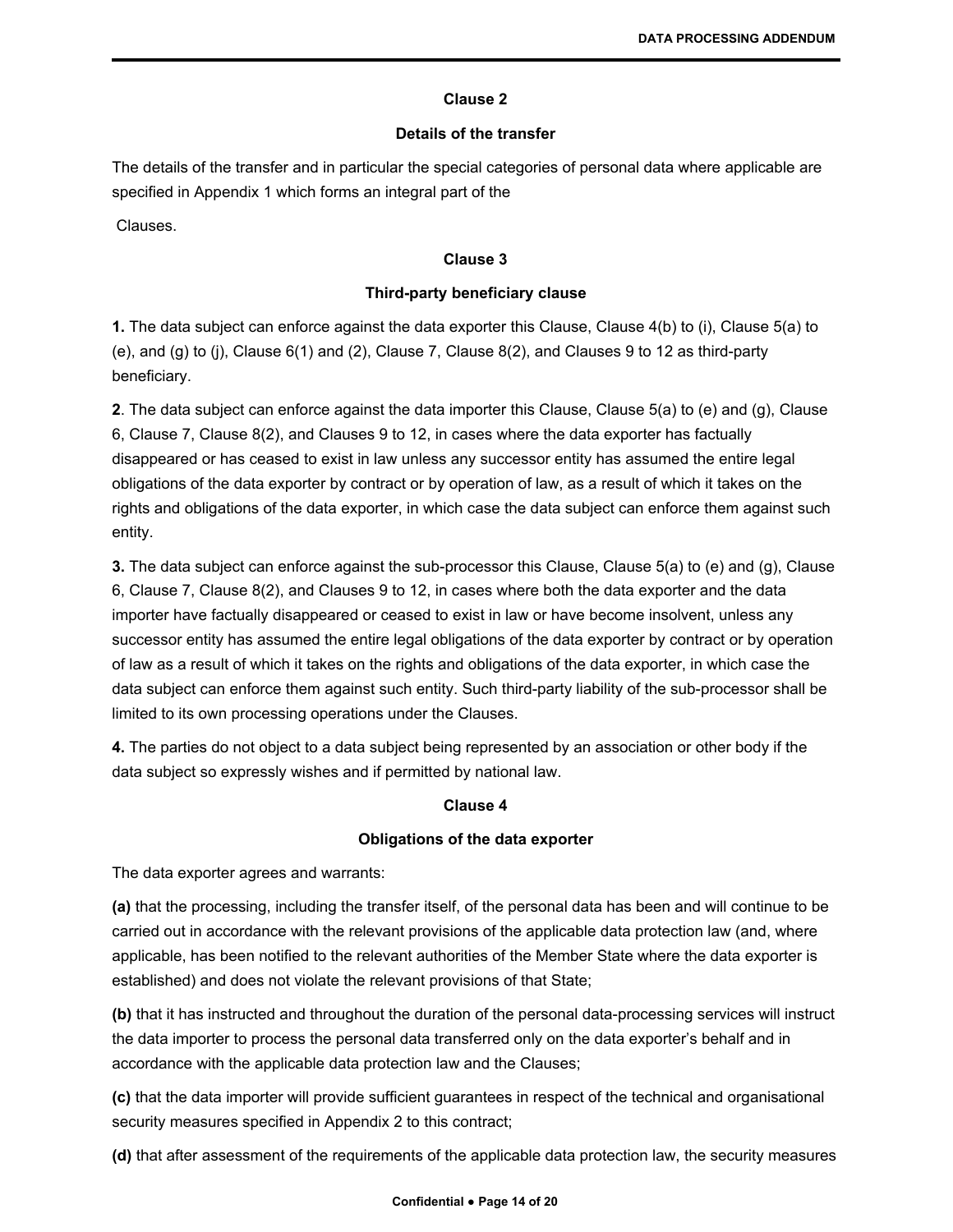are appropriate to protect personal data against accidental or unlawful destruction or accidental loss, alteration, unauthorised disclosure or access, in particular where the processing involves the transmission of data over a network, and against all other unlawful forms of processing, and that these measures ensure a level of security appropriate to the risks presented by the processing and the nature of the data to be protected having regard to the state of the art and the cost of their implementation;

**(e)** that it will ensure compliance with the security measures;

**(f)** that, if the transfer involves special categories of data, the data subject has been informed or will be informed before, or as soon as possible after, the transfer that its data could be transmitted to a third country not providing adequate protection within the meaning of Directive 95/46/EC;

**(g)** to forward any notification received from the data importer or any sub-processor pursuant to Clause 5(b) and Clause 8(3) to the data protection supervisory authority if the data exporter decides to continue the transfer or to lift the suspension;

**(h)** to make available to the data subjects upon request a copy of the Clauses, with the exception of Appendix 2, and a summary description of the security measures, as well as a copy of any contract for sub-processing services which has to be made in accordance with the Clauses, unless the Clauses or the contract contain commercial information, in which case it may remove such commercial information;

**(i)** that, in the event of sub-processing, the processing activity is carried out in accordance with Clause 11 by a sub-processor providing at least the same level of protection for the personal data and the rights of data subject as the data importer under the Clauses; and

**(j)** that it will ensure compliance with Clause 4(a) to (i).

#### **Clause 5**

#### **Obligations of the data importer**

The data importer agrees and warrants:

**(a)** to process the personal data only on behalf of the data exporter and in compliance with its instructions and the Clauses; if it cannot provide such compliance for whatever reasons, it agrees to inform promptly the data exporter of its inability to comply, in which case the data exporter is entitled to suspend the transfer of data and/or terminate the contract;

**(b)** that it has no reason to believe that the legislation applicable to it prevents it from fulfilling the instructions received from the data exporter and its obligations under the contract and that in the event of a change in this legislation which is likely to have a substantial adverse effect on the warranties and obligations provided by the Clauses, it will promptly notify the change to the data exporter as soon as it is aware, in which case the data exporter is entitled to suspend the transfer of data and/or terminate the contract;

**(c)** that it has implemented the technical and organisational security measures specified in Appendix 2 before processing the personal data transferred;

**(d)** that it will promptly notify the data exporter about:

**(i)** any legally binding request for disclosure of the personal data by a law enforcement authority unless otherwise prohibited, such as a prohibition under criminal law to preserve the confidentiality of a law enforcement investigation;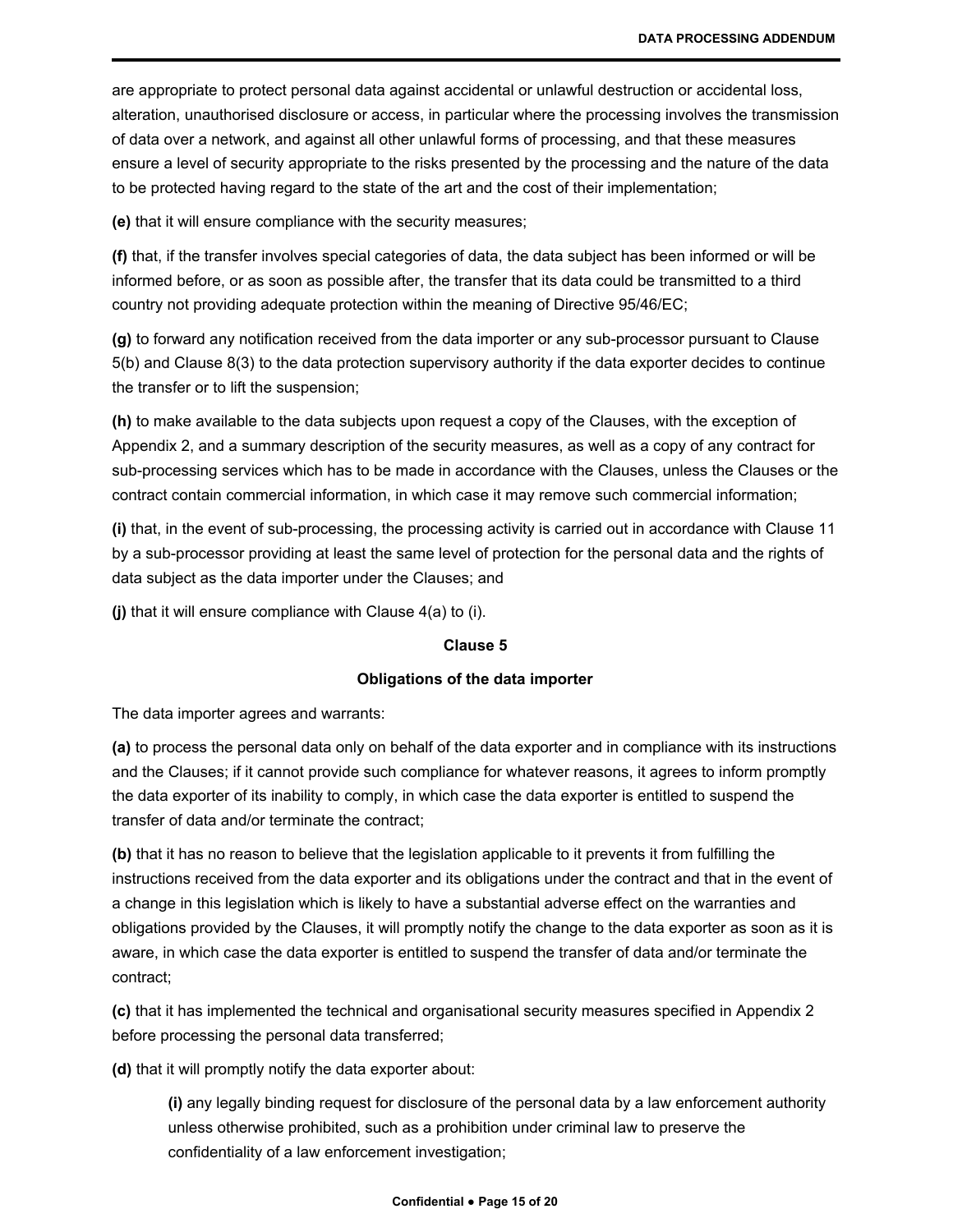**(ii)** any accidental or unauthorised access; and

**(iii)** any request received directly from the data subjects without responding to that request, unless it has been otherwise authorised to do so;

**(e)** to deal promptly and properly with all inquiries from the data exporter relating to its processing of the personal data subject to the transfer and to abide by the advice of the supervisory authority with regard to the processing of the data transferred;

**(f)** at the request of the data exporter to submit its data-processing facilities for audit of the processing activities covered by the Clauses which shall be carried out by the data exporter or an inspection body composed of independent members and in possession of the required professional qualifications bound by a duty of confidentiality, selected by the data exporter, where applicable, in agreement with the supervisory authority;

**(g)** to make available to the data subject upon request a copy of the Clauses, or any existing contract for sub-processing, unless the Clauses or contract contain commercial information, in which case it may remove such commercial information, with the exception of Appendix 2 which shall be replaced by a summary description of the security measures in those cases where the data subject is unable to obtain a copy from the data exporter;

**(h)** that, in the event of sub-processing, it has previously informed the data exporter and obtained its prior written consent;

**(i)** that the processing services by the sub-processor will be carried out in accordance with Clause 11;

**(j)** to send promptly a copy of any sub-processor agreement it concludes under the Clauses to the data exporter.

#### **Clause 6**

#### **Liability**

**1**. The parties agree that any data subject, who has suffered damage as a result of any breach of the obligations referred to in Clause 3 or in Clause 11 by any party or sub-processor is entitled to receive compensation from the data exporter for the damage suffered.

**2.** If a data subject is not able to bring a claim for compensation in accordance with paragraph 1 against the data exporter, arising out of a breach by the data importer or his sub-processor of any of their obligations referred to in Clause 3 or in Clause 11, because the data exporter has factually disappeared or ceased to exist in law or has become insolvent, the data importer agrees that the data subject may issue a claim against the data importer as if it were the data exporter, unless any successor entity has assumed the entire legal obligations of the data exporter by contract of by operation of law, in which case the data subject can enforce its rights against such entity.

The data importer may not rely on a breach by a sub-processor of its obligations in order to avoid its own liabilities.

**3**.If a data subject is not able to bring a claim against the data exporter or the data importer referred to in paragraphs 1 and 2, arising out of a breach by the sub-processor of any of their obligations referred to in Clause 3 or in Clause 11 because both the data exporter and the data importer have factually disappeared or ceased to exist in law or have become insolvent, the sub-processor agrees that the data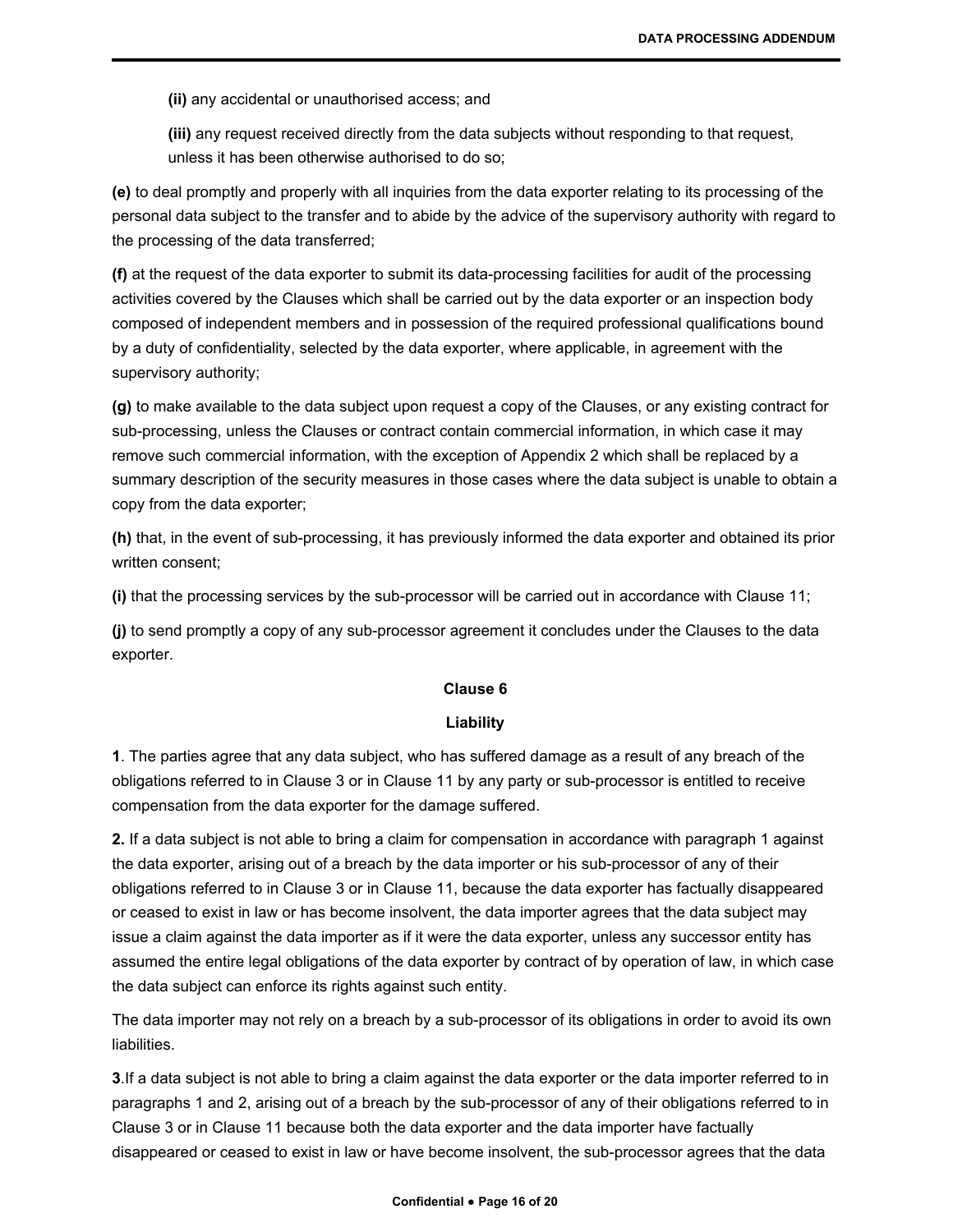subject may issue a claim against the data sub-processor with regard to its own processing operations under the Clauses as if it were the data exporter or the data importer, unless any successor entity has assumed the entire legal obligations of the data exporter or data importer by contract or by operation of law, in which case the data subject can enforce its rights against such entity. The liability of the sub-processor shall be limited to its own processing operations under the Clauses.

#### **Clause 7**

#### **Mediation and jurisdiction**

**1.** The data importer agrees that if the data subject invokes against it third-party beneficiary rights and/or claims compensation for damages under the Clauses, the data importer will accept the decision of the data subject:

- **(a)** to refer the dispute to mediation, by an independent person or, where applicable, by the supervisory authority;
- **(b)** to refer the dispute to the courts in the Member State in which the data exporter is established.

**2**. The parties agree that the choice made by the data subject will not prejudice its substantive or procedural rights to seek remedies in accordance with other provisions of national or international law.

## **Clause 8**

#### **Cooperation with supervisory authorities**

**1**. The data exporter agrees to deposit a copy of this contract with the supervisory authority if it so requests or if such deposit is required under the applicable data protection law.

**2**. The parties agree that the supervisory authority has the right to conduct an audit of the data importer, and of any sub-processor, which has the same scope and is subject to the same conditions as would apply to an audit of the data exporter under the applicable data protection law.

**3**. The data importer shall promptly inform the data exporter about the existence of legislation applicable to it or any sub-processor preventing the conduct of an audit of the data importer, or any sub-processor, pursuant to paragraph 2. In such a case the data exporter shall be entitled to take the measures foreseen in Clause 5(b).

#### **Clause 9**

#### **Governing law**

The Clauses shall be governed by the law of the Member State in which the data exporter is established.

#### **Clause 10**

#### **Variation of the contract**

The parties undertake not to vary or modify the Clauses. This does not preclude the parties from adding clauses on business related issues where required as long as they do not contradict the Clause.

#### **Clause 11**

#### **Sub-processing**

**1.** The data importer shall not subcontract any of its processing operations performed on behalf of the

#### **Confidential ● Page 17 of 20**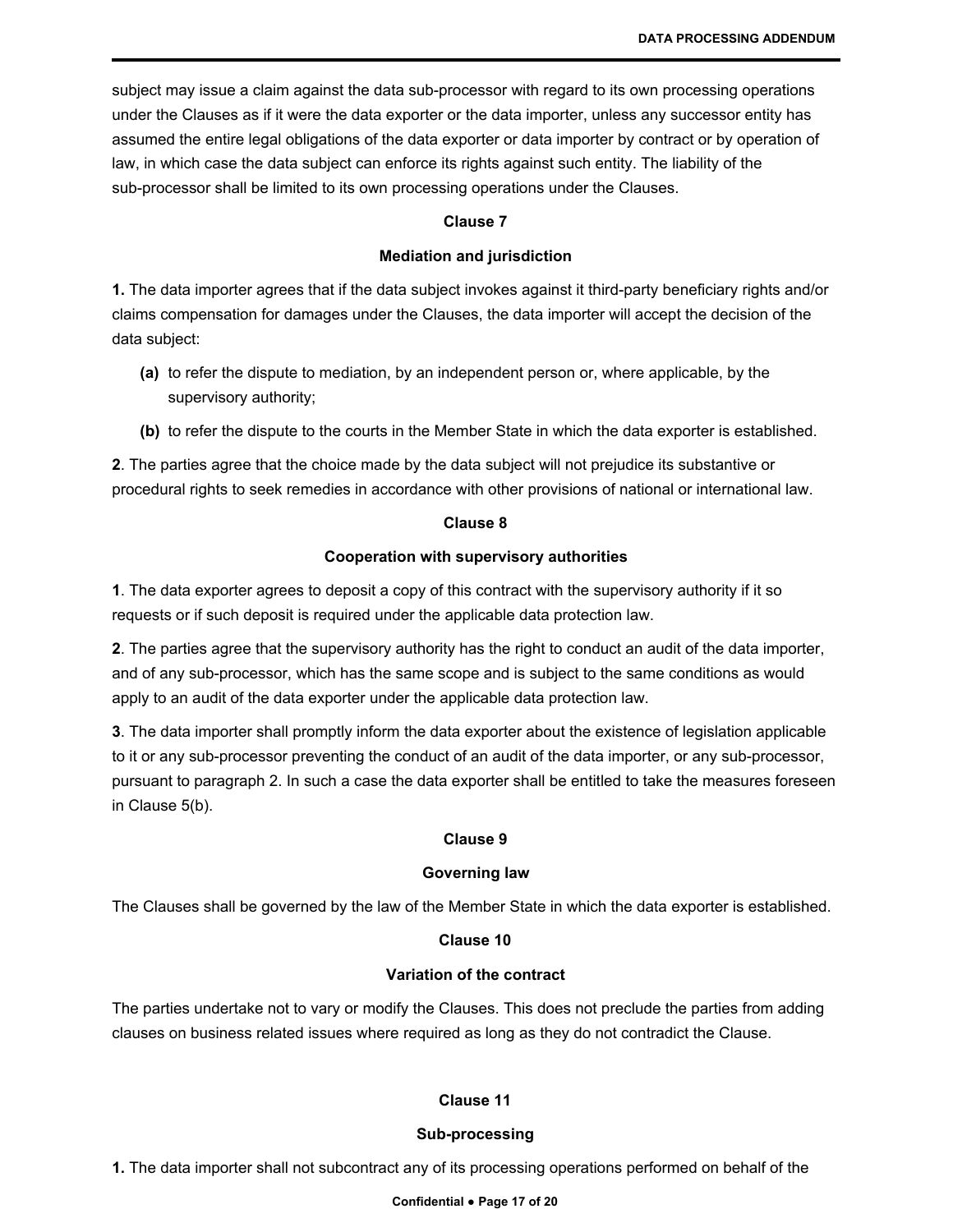data exporter under the Clauses without the prior written consent of the data exporter. Where the data importer subcontracts its obligations under the Clauses, with the consent of the data exporter, it shall do so only by way of a written agreement with the sub-processor which imposes the same obligations on the sub-processor as are imposed on the data importer under the Clauses (3). Where the sub-processor fails to fulfil its data protection obligations under such written agreement the data importer shall remain fully liable to the data exporter for the performance of the sub-processor's obligations under such agreement.

**2.** The prior written contract between the data importer and the sub-processor shall also provide for a third-party beneficiary clause as laid down in Clause 3 for cases where the data subject is not able to bring the claim for compensation referred to in paragraph 1 of Clause 6 against the data exporter or the data importer because they have factually disappeared or have ceased to exist in law or have become insolvent and no successor entity has assumed the entire legal obligations of the data exporter or data importer by contract or by operation of law. Such third-party liability of the sub-processor shall be limited to its own processing operations under the Clauses.

**3.** The provisions relating to data protection aspects for sub-processing of the contract referred to in paragraph 1 shall be governed by the law of the Member State in which the data exporter is established.

**4.** The data exporter shall keep a list of sub-processing agreements concluded under the Clauses and notified by the data importer pursuant to Clause 5(j), which shall be updated at least once a year. The list shall be available to the data exporter's data protection supervisory authority.

#### **Clause 12**

#### **Obligation after the termination of personal data-processing services**

**1**. The parties agree that on the termination of the provision of data-processing services, the data importer and the sub-processor shall, at the choice of the data exporter, return all the personal data transferred and the copies thereof to the data exporter or shall destroy all the personal data and certify to the data exporter that it has done so, unless legislation imposed upon the data importer prevents it from returning or destroying all or part of the personal data transferred. In that case, the data importer warrants that it will guarantee the confidentiality of the personal data transferred and will not actively process the personal data transferred anymore.

**2**. The data importer and the sub-processor warrant that upon request of the data exporter and/or of the supervisory authority, it will submit its data-processing facilities for an audit of the measures referred to in paragraph 1.

## **APPENDIX C**

This Appendix forms part of the Clauses and must be completed and signed by the parties

The Member States may complete or specify, according to their national procedures, any additional necessary information to be contained in this Appendix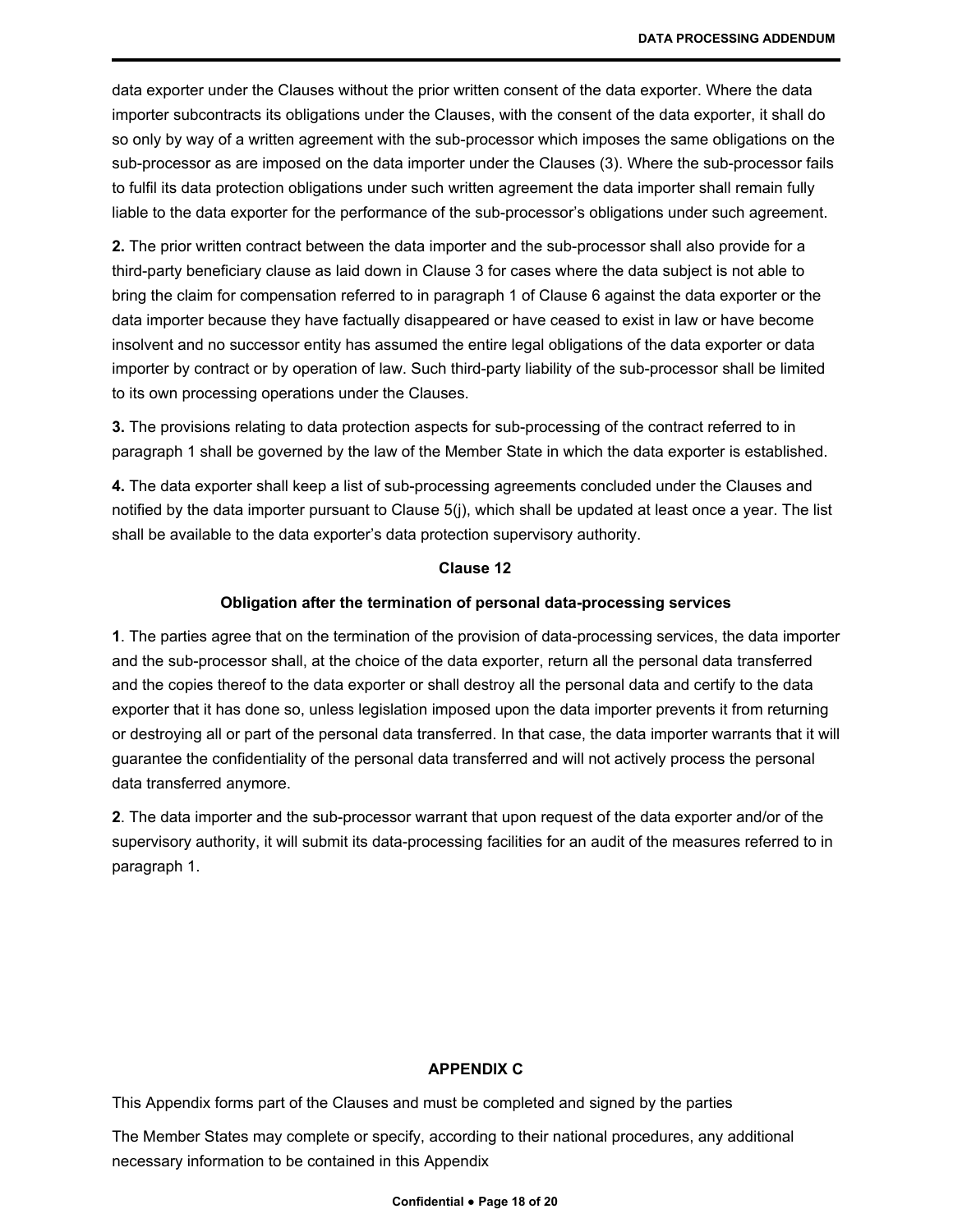## **Data exporter**

The data exporter is (please specify briefly your activities relevant to the transfer):

The data exporter is the the individual or entity who purchased subscription rights to the MasterMind platform via the Terms and Conditions of Use & Sale

## **Data importer**

The data importer is (please specify briefly activities relevant to the transfer):

The data importer is MasterMind Consulting, LLC

## **Data subjects**

The personal data transferred concern the following categories of data subjects (please specify):

The visitors to, and users of, our online and mobile resources; our customers; current members of our workforce and those who apply for posted jobs; and third party vendors and business partners.

## **Categories of data**

The personal data transferred concern the following categories of data (please specify):

The non-personal information that's collected automatically from each visitor, such as your device operating system; and personal information that you voluntarily provide to us or that is collected automatically.

## **Processing operations**

The personal data transferred will be subject to the following basic processing activities (please specify):

Emails and Online Forms: to respond to, and process, requests

Registering for an Account: to create and manage accounts; to communicate with users and any sub-accounts created via email

Registering for Events: to register you for events and send you communications related to.

Becoming a Subscriber to Our Service: to perform and provide the products and services purchased as outlined in the Terms and Conditions

Social Media and Community Features: to provide optional social media-like features; anything posted, uploaded, or otherwise voluntarily provided are considered public domain and are **not covered/protected under this addendum**.

## **APPENDIX D**

**Description of the technical and organisational security measures implemented by the data importer in accordance with Clauses 4(d) and 5(c) (or document/legislation attached):**